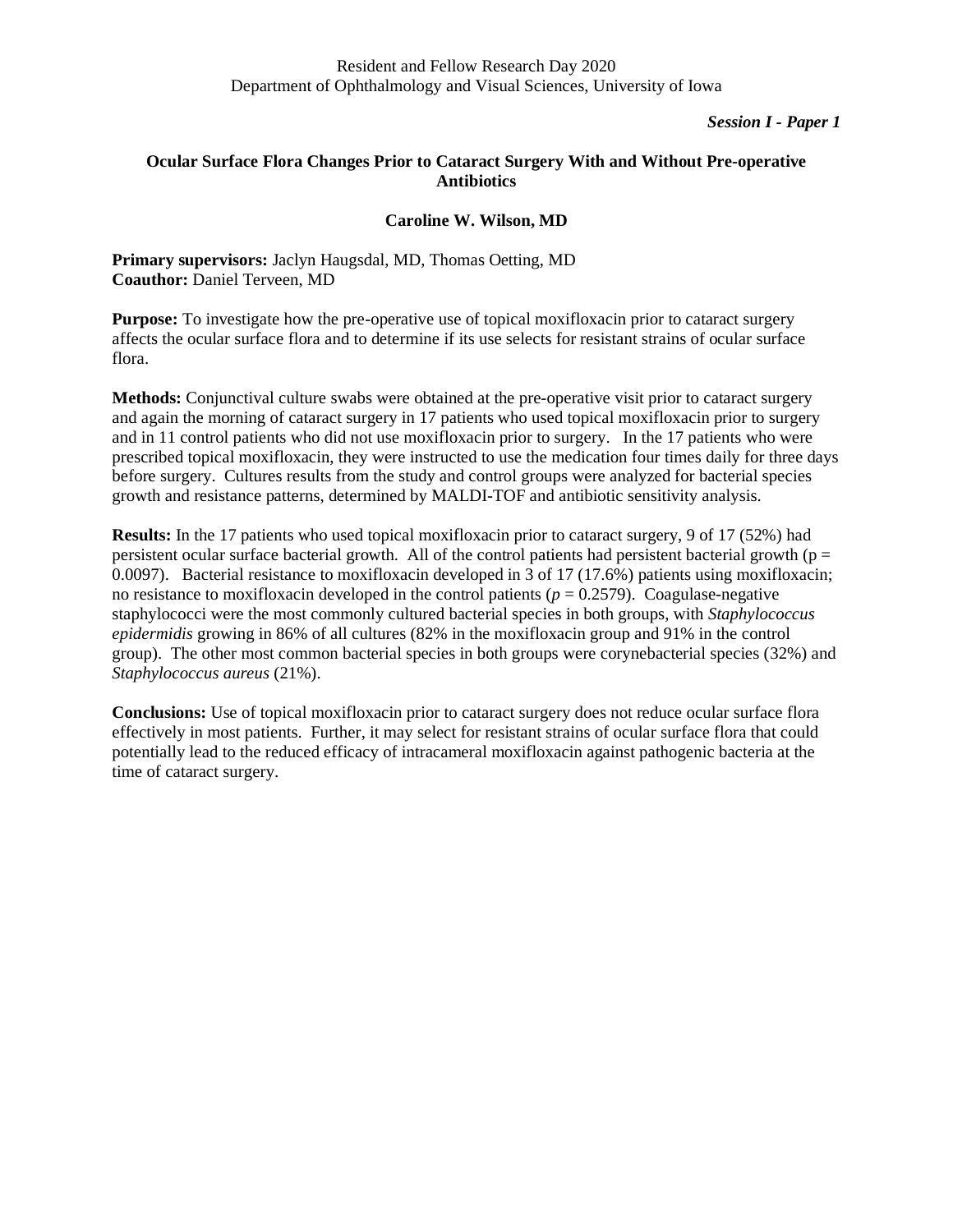## **The Effect of Transcranial Direct-Current Stimulation on Microsurgical Simulation Performance**

## **Anthony Chung, MD**

**Primary Supervisors:** Erin M. Shriver M.D. FACS, Elliott H. Sohn M.D. **Co-authors:** Charlene Tran B.S., Benjamin Walker B.S., Kai Wang Ph.D.

**Background and Purpose:** Transcranial direct current stimulation (tDCS) has been shown to improve skill acquisition, retention, and performance of various tasks when applied to the primary motor cortex, such as finger pinch tasks, lower extremity balancing tasks, and Olympic ski jumping. Evidence suggests tDCS strengthens synapses by lowering neuronal membrane potentials, recruiting neurons, and promoting synergistic firing of action potentials. The purpose of this study is to evaluate the effect of tDCS on microsurgical skill acquisition as measured on the Eyesi ophthalmic surgical simulator.

**Methods**: Undergraduate, physician assistant, and medical students from the University of Iowa were invited to participate in this randomized double-masked prospective study. Medically eligible participants completed a questionnaire examining demographic information and their history of video games, musical instruments, and other activities. Participants were then randomized to either tDCS or control (sham). Both the tDCS and sham stimulation were provided by Halo Neurostimulation System; a product developed by Halo Neuroscience (San Francisco, CA). Participants in the tDCS group received sustained stimulation at 2 mA for 20 minutes in a single, continuous session. Those in the control group received sham stimulation via a gradual increase in current over 30 seconds immediately followed by a gradual decrease in current over 30 seconds without a period of sustained stimulation. All participants wore the headset throughout the training sessions to avoid revealing randomization. Baseline evaluation was measured on Eyesi Level 2 anterior segment navigation, anterior segment bimanual training, and posterior segment navigation tasks. Participants then trained on each task for 10 minutes and completed a final evaluation on each task. This testing protocol was repeated for 2 additional sessions on separate days.

**Results:** Forty-five participants were enrolled and had complete baseline data. At completion, 37 participants had complete data for the anterior segment navigation and bimanual tasks and 36 participants for the posterior navigation task. On baseline evaluation, women had greater total scores than men on anterior navigation (11.0 vs 1.0;  $p = 0.019$ ). Medical students had greater total scores (33.9 vs 15.0,  $p =$ 0.006) and shorter trial times (164.6 vs 218.0 seconds,  $p = 0.044$ ) than undergraduates on the bimanual task. The stimulation and control groups differed at baseline in total scores for the bimanual task (36.3 vs 11.5, p < 0.001). Hand dominance and past fine motor activities showed no difference at baseline in any of the three tasks. Both the stimulation and control participants had greater final scores and faster trial times in all 3 tasks at the end of the study relative to their baseline evaluation. The stimulation group had greater total scores (69.5 vs 54.0,  $p = 0.008$ ) and faster trial times (47.7 vs 57.7,  $p = 0.028$ ) on the posterior segment navigation task. There were no statistically significant differences in total scores between the stimulation and control groups for anterior segment tasks.

**Conclusions**: Medical students outperformed undergraduates and women outperformed men at baseline. All participants showed improvement in total scores and trial times in all Eyesi tasks. Neural stimulation can potentially augment posterior segment surgical skill acquisition.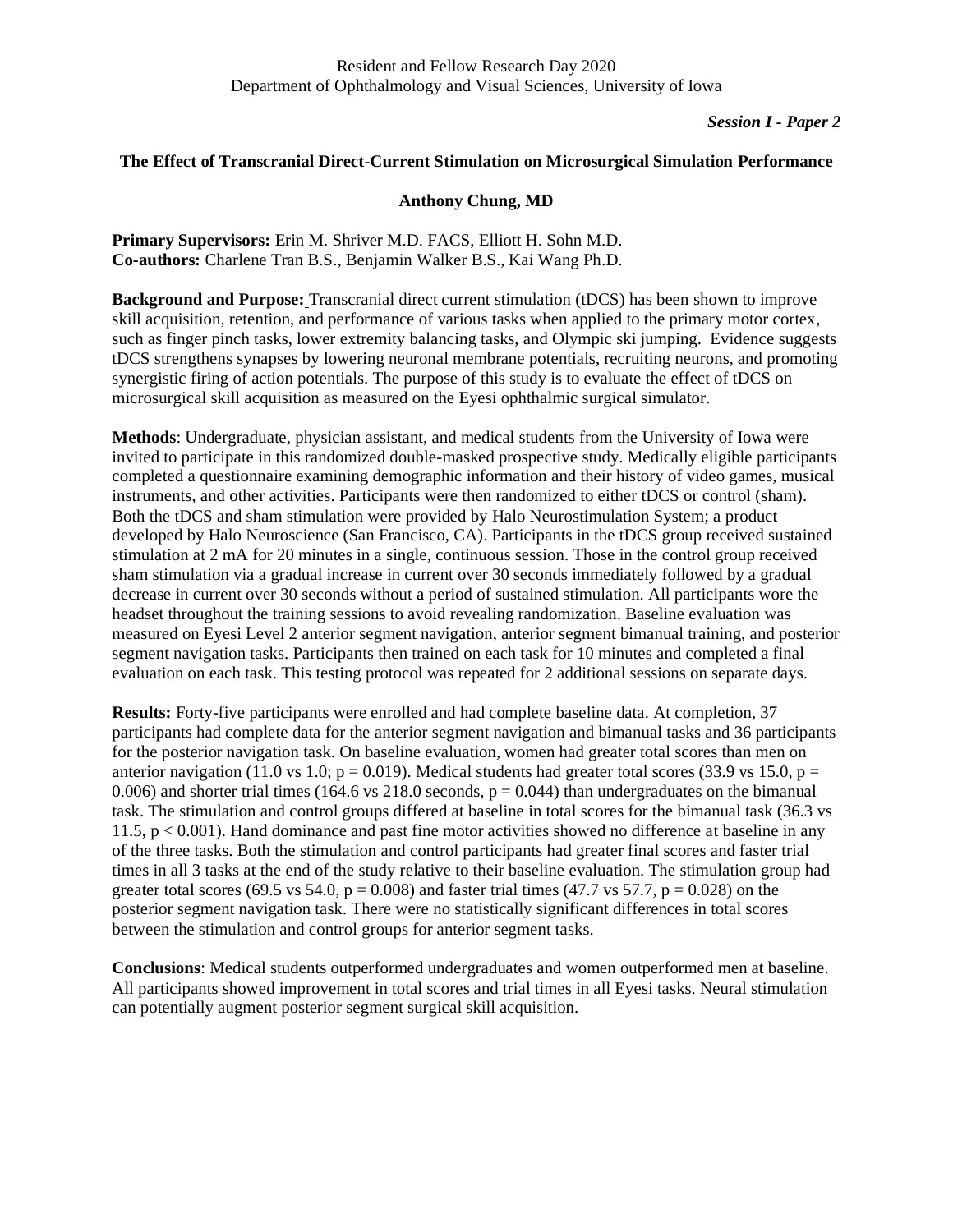*Session I - Paper 3*

## **Fibrous Downgrowth Among First-Time Corneal Transplant Recipients**

## **David Ramirez, MD**

**Primary supervisor:** Mark A. Greiner, MD **Co-authors:** Lai Jiang, MD, Christopher Fortenbach, MD PhD, Kendra Frey, BS

**Background and Purpose:** To describe the demographic and historical factors among patients with a first-time diagnosis of fibrous downgrowth (FD), a risk factor for corneal decompensation, at the University of Iowa.

**Methods:** Medical records for all keratoplasty patients with a histopathological diagnosis of fibrous downgrowth between 1/1/2002 and 7/17/2019 were reviewed retrospectively, and only first-time keratoplasty recipients were included. We excluded outside globe submissions and patients with a diagnosis of fibrous downgrowth on non-primary transplants. We recorded past ocular history, with particular attention to prior ocular surgeries; indication for primary keratoplasty, and duration of graft survival.

**Results:** 79 eyes from 77 patients (35% female, mean age 60.7 years) with a diagnosis of fibrous downgrowth after initial keratoplasty procedure were included for analysis. Of these, 82.2% had a history of corneal disease, 41.7% had a history of glaucoma, 39.2% had retinal disease, 19.0% had a history of ocular trauma, and 15.1% had uveitis. Additionally, 72 eyes (91.1%) underwent surgery prior to initial keratoplasty, including cataract surgery (75.9%), retinal surgery (40.5%), and glaucoma surgery (27.8%). Keratoplasty was indicated most commonly for aphakic bullous keratopathy (34.1%), infection (19.0%), and pseudophakic bullous keratopathy (16.5%). The most common keratoplasty technique performed was penetrating keratoplasty (59.5%), followed by Descemet stripping automated endothelial keratoplasty (DSAEK; 31.6%). The mean graft survival was 2.8 years (range 0.9-7.7 years).

**Conclusions:** Nearly half of patients had a history of glaucoma and retinal disease, with a similar percentage undergoing glaucoma surgery or retinal surgery prior to first keratoplasty. This may suggest incisional surgery may impact patients' risk of developing fibrous downgrowth. Further investigation should focus on the effect of this diagnosis on graft survival and the risk of regrafting.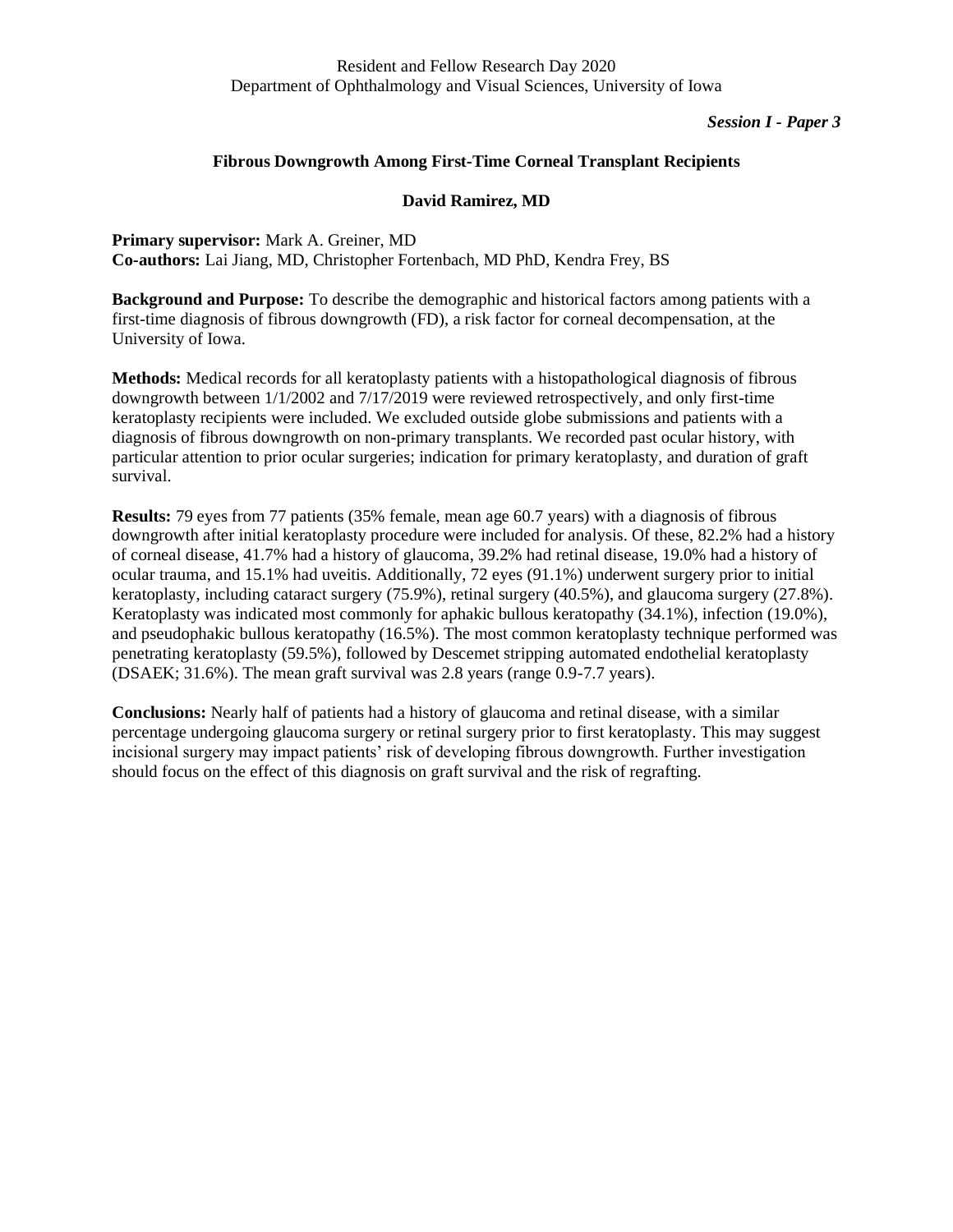# **Ocular Cicatricial Pemphigoid: Late Presentations and Systemic Involvement at a Single-Center Academic Practice**

## **Lai (Larry) Jiang, MD**

**Primary supervisor:** Mark A. Greiner, MD **Co-author:** Caroline Wilson, MD

**Purpose:** Ocular cicatricial pemphigoid (OCP) is a rare subset of mucous membrane pemphigoid that results in progressive, visually debilitating disease. In many patients, OCP is recognized late in the disease course once clinical signs are advanced. Clinical diagnosis of OCP is supported by conjunctival or other mucosal biopsy, which is not always conclusive. This study sought to identify clinical factors that may assist with earlier diagnosis of OCP.

**Methods:** Charts of all patients in the Epic database with biopsy- or clinically- proven OCP were reviewed for demographics, ocular history, exam findings including Foster staging, extraocular mucosal involvement, and outcomes.

**Results:** 34 patients were included in the study. All patients were Caucasians aged 41-93 years (53% female, 47% smokers). Twenty-nine (85%) patients had positive mucosal biopsies. Positive conjunctival biopsies were present in 65%. Of 20 patients with review of systems querying extraocular mucosal involvement, 19 had systemic symptoms (85% oral). Histories of trichiasis (53%), cicatricial entropion (24%), and eyelash or eyelid procedures (41%) were common prior to presentation. 52% had a history at least one extraocular procedure prior to presentation. Foster stage was 3 or worse in 75% at presentation. One-third of patients showed clinical progression while on treatment. 71% of eyes without ocular involvement at presentation developed ocular findings. 47 eyes (70%) required lash procedures. Mean initial and final logMAR BCVA were 0.318 (IQR 0-0.40) and 0.485 (IQR 0.1-0.38), respectively  $(p=0.014)$ .

**Conclusions:** Most OCP patients in our study presented late in disease with poor visual outcomes. One third of patients had disease progression despite treatment. Majority of the eyes with no ocular findings developed ocular involvement and most patients required procedures to treat disease related complications. Clinical factors associated with OCP at presentation included positive systemic mucosal involvement, especially oral, and a strong history of eyelash and eyelid pathology. Given the low sensitivity of conjunctival biopsy, clinical history - including review of systems focused on extraocular mucosal symptoms - may be paramount to identifying affected patients early. Further studies are needed to determine if earlier diagnosis and treatment would improve patient outcomes.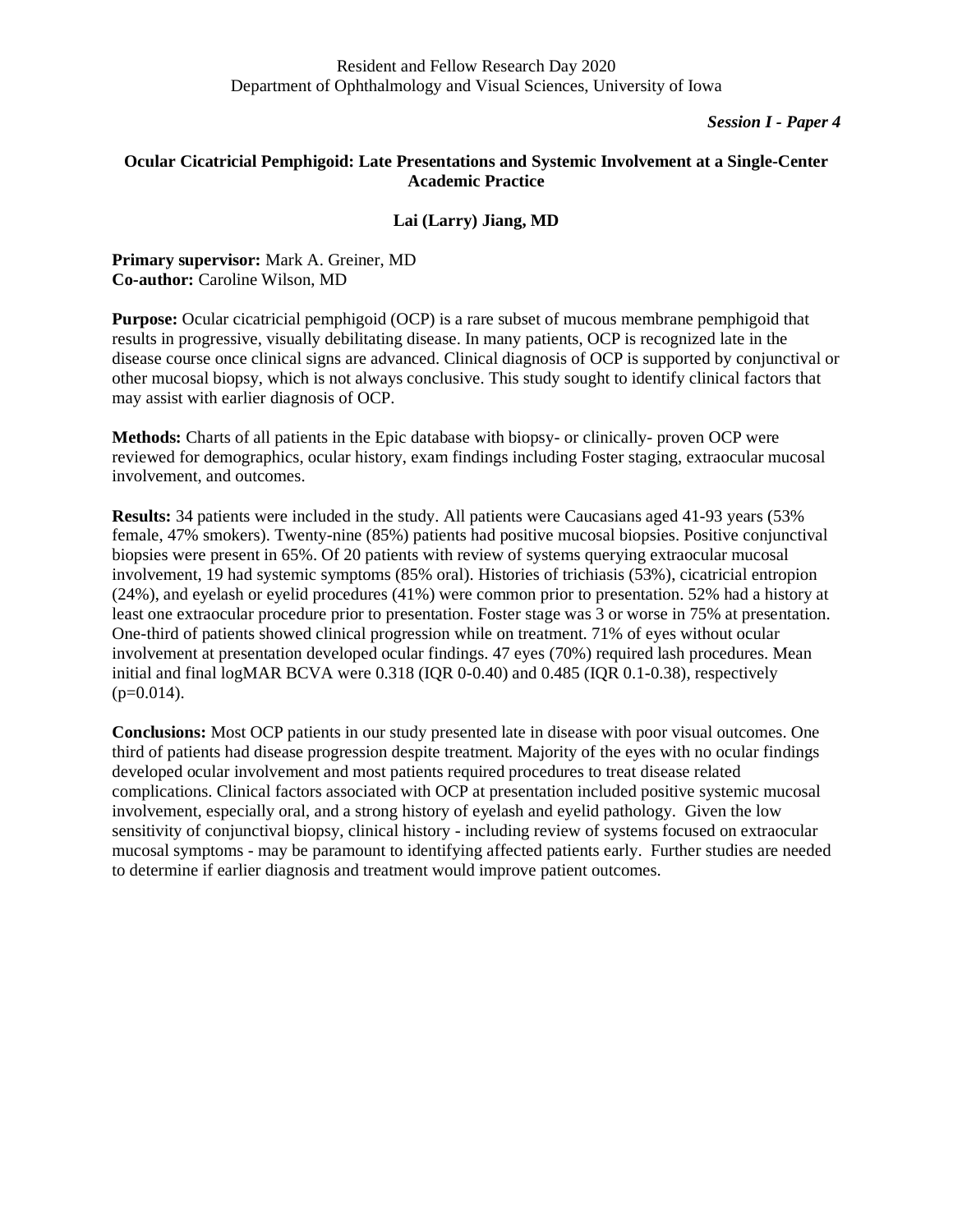## **Metabolic and Proteomic Indications of Diabetes Progression in Human Aqueous Humor**

## **Christopher R. Fortenbach, MD, PhD**

**Supervisor:** Mark Greiner, MD **Co-Authors:** Jessica M. Skeie; Darryl Nashimura

**Background and Purpose:** Diabetes mellitus poses a significant threat to ocular health and vision. While the retina is widely recognized as a target of damage, diabetes also impacts the anterior segment and may result in diabetic patients requiring more frequent corneal and glaucoma surgeries. We hypothesize that the systemic metabolic and proteomic derangement observed in the progression of diabetes also influences the composition of the aqueous humor (AH), which ultimately impacts anterior segment health. In order to identify the changes associated with diabetes progression, we mapped the metabolite and proteomic profiles of AH samples of patients with varying severity of type II diabetes (T2DM).

**Methods:** Patients were classified as nondiabetic (control), non-insulin-dependent diabetic without advanced features of disease (NAD-ni), insulin-dependent diabetic without advanced features (NAD-i), or diabetic with advanced features (AD). AH samples were collected during anterior segment surgeries and frozen immediately. Metabolites were identified by GC-MS (Thermo Q Exactive GC). Data were collected in the full mass range (50-700 Da) and identification of metabolites was based on comparison with in-house standards and their retention times using Tracefinder 4.1 (Thermo Fisher). Proteins were identified by UHPLC-MS/MS (Thermo Fisher Scientific Easy-nLC 1000 UHPLC system) and peptides were identified using protein sequence libraries available from UniProtKB, X!Tandem, and OMSSA. Pathway and statistical analyses were conducted using Partek Genomics Suite, MetaboAnalyst 4.0, and Ingenuity Pathway Analysis (IPA; Qiagen).

**Results:** A total of 12 control, 15 NAD-ni, 3 NAD-i, and 12 AD samples were included for analysis. AH samples from diabetic patients across severities demonstrated differences in various metabolites compared to control patients. Elevated levels of several carbohydrates including glucose and fructose were detected at all diabetic severities. Other metabolites, such as lysine, alanine, and malate were elevated relative to controls only in AD samples. These findings were mirrored in metabolic and proteomic pathway analyses, which showed altered carbohydrate and glutathione metabolism among all diabetic groups while amino acid biosynthesis changes were impacted by diabetes severity.

**Conclusions:** Diabetes results in metabolic and proteomic perturbations detectable in the AH, and unique changes in substrate metabolism become manifest as T2DM severity worsens. Changes in AH composition may serve as an indicator of disease severity and risk assessment of anterior segment cells and structures.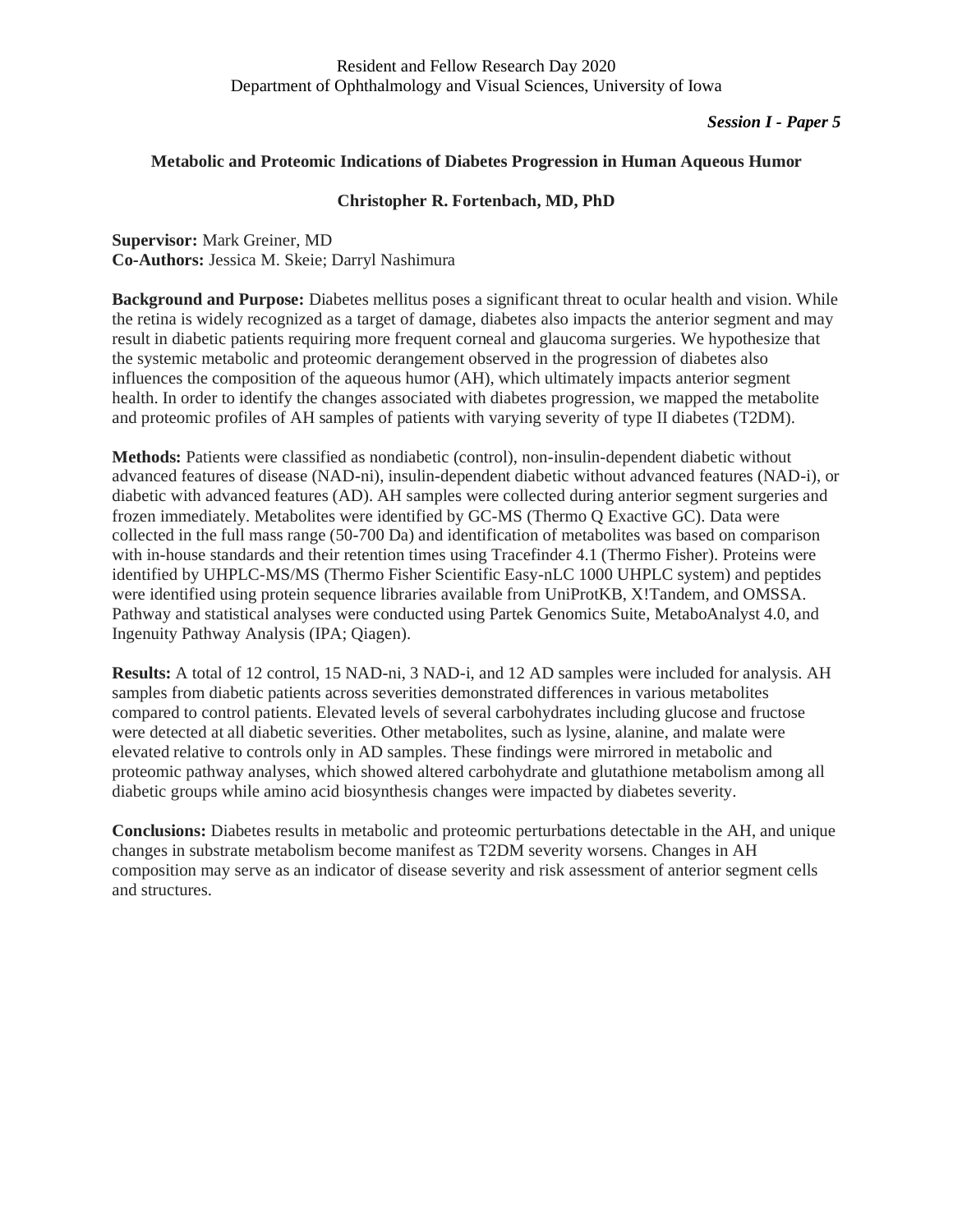# **Responding to Patient-Initiated Verbal Sexual Harassment: Outcomes of a Novel Workshop for Trainees and Faculty**

## **Lauren E. Hock, MD**

#### **Primary Supervisor**: Erin M. Shriver, MD

**Co-Authors**: Patrick B. Barlow, PhD; Brittni A. Scruggs, MD, PhD; Thomas A. Oetting, MD, MS; Denise A. Martinez, MD; Michael D. Abràmoff, MD, PhD

**Background and Purpose**: Patients are the most common source of gender-based harassment of resident physicians, yet residents receive little training on how to handle patient-initiated harassment. Existing models train faculty to intervene toward harassment of medical trainees, but few resources exist for residents who wish to address patient-initiated verbal sexual harassment themselves. The purpose of this study was to assess the effect of a novel workshop on tools for responding to patient-initiated verbal sexual harassment on resident and faculty preparedness to respond to patient-initiated harassment.

**Methods**: A 50-minute workshop was developed, taught, and evaluated to prepare residents and faculty to respond to patient-initiated verbal sexual harassment toward themselves and others. The workshop used an interactive lecture and role play scenarios to teach a toolkit of communication strategies for responding to harassment from patients. Ninety-one participants (57 trainees, 34 faculty) completed retrospective pretest-posttest surveys at 1 of 5 sessions.

**Results**: Before the workshop, two-thirds (67.0%) of physicians had experienced patient-initiated sexual harassment and less than one-third (31.8%) had ever addressed it. Seventy-five percent of participants had never received training on responding to sexual harassment initiated by patients. After the workshop, participants reported significant improvement in their preparedness to recognize and respond to all forms of patient-initiated verbal sexual harassment  $(p<0.001)$ , with the greatest improvements noted in responding to mild forms of verbal sexual harassment, such as comments on appearance, attractiveness, or inappropriate jokes (*p*<0.001).

**Conclusions**: This workshop fills an important void as it prepares residents and faculty to respond to instances of verbal sexual harassment from patients that are not directly observed. Use of role play and rehearsal of an individualized response script significantly improved participants' preparedness to respond to harassment toward themselves and others.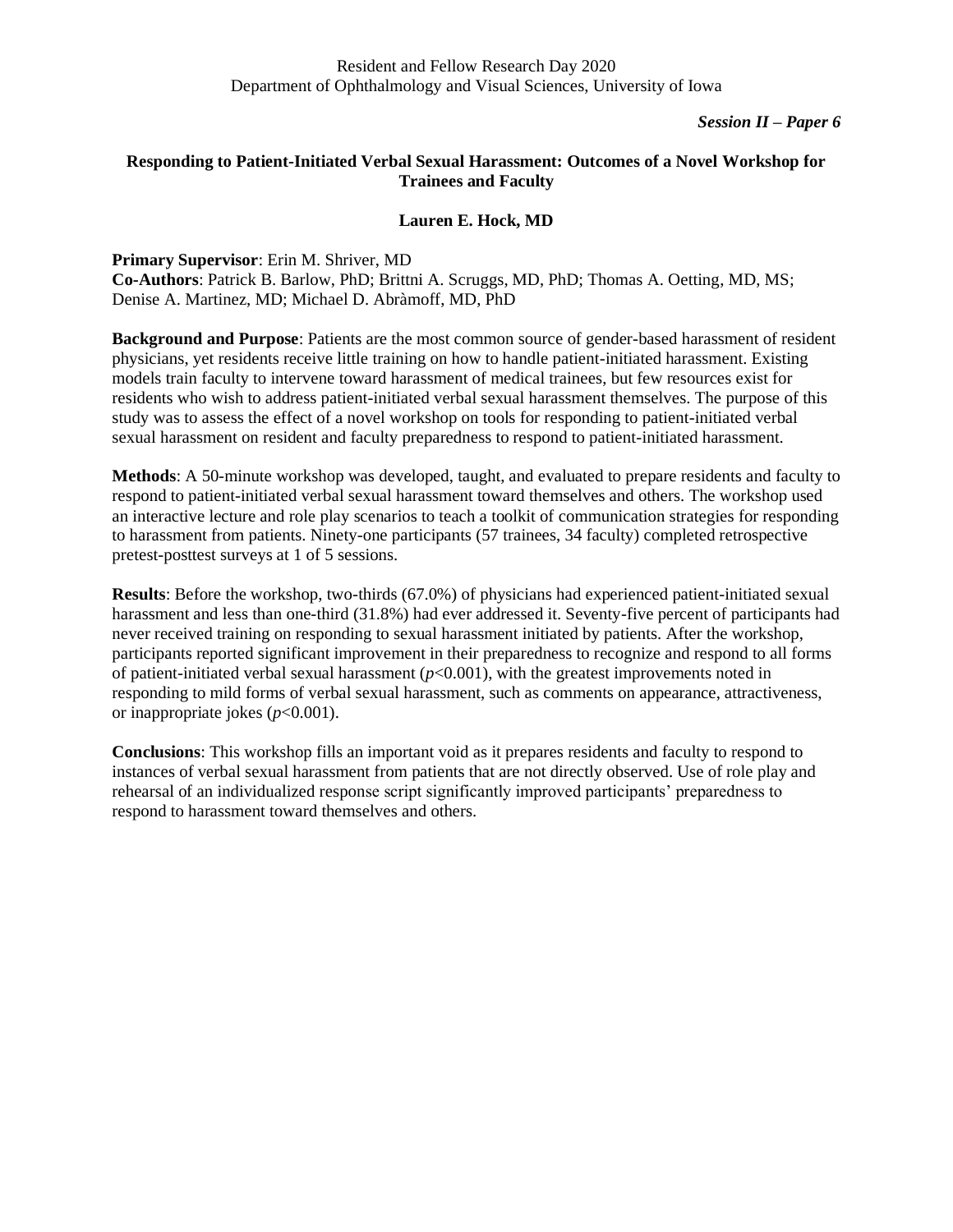# **Impact of Educational Campaign on Identification and Referral of Women with Orbital Fractures and Rupture Globes Secondary to Intimate Partner Violence**

## **Salma Dawoud, MD**

**Supervising author:** Erin M. Shriver, MD, FACS **Co-authors:** Bridget Zimmerman, PhD; Ali Cohen, MD; Thomas J. Clark, MD; Keith D. Carter MD, **FACS** 

**Purpose:** To determine rates of intimate partner violence (IPV)-related ruptured globes, orbital floor and ZMC fractures, and referral to ancillary services in women after an educational campaign regarding IPV injury patterns and screening. Previous studies indicate significant gaps in identifying mechanisms of injury and involvement of ancillary services for identified IPV patients.

**Methods:** A retrospective review was performed of female patients who sustained open globes, orbital floor fractures, or ZMC fractures between January 2015 and February 2019. Statistical analyses were performed on pre- and post- educational campaign data using Pearson Chi-square test and Fisher's exact test.

**Results:** A total of 216 women with orbital fractures were identified with orbital floor fractures accounting for 81.5% (176/216) and ZMC fractures accounting for 18.5% (40/216). A mechanism of injury was documented in every case and leading mechanisms were falls (53.5%, 118/216), motor vehicle accidents (15.9%, 33/216), non-IPV assault (13.4%, 29/216), IPV assault (10.2%, 22/216), and accident by inanimate object (3.2%, 7/216). The rate of documented IPV-related orbital fractures was stable when compared to pre-educational campaign rates (difference 3.5%, p=0.28). ZMC fractures accounted for 36.4% (8/22) of IPV-assault injuries compared to 17.2% (5/29) in the non-IPV assault group. Social work referrals for IPV-related orbital fractures increased to 90.9% (20/22) when compared to pre-educational campaign rates (difference 56%, p<0.0001). Similarly, home-going safety assessments increased to 81.8% (18/22) (difference 79%, p<0.0001) and law enforcement involvement increased to 72.3% (16/22) (difference 50%, p=0.0003). A total of 51 women with open globes were identified. The most common injuries were ruptured globe (78.4%, 40/51), corneoscleral laceration (9.8%, 5/51), corneal laceration (7.8%, 4/51), and scleral laceration (3.9%, 2/51). The leading documented mechanism of injury was falls (58.8% 30/51). IPV assault (9.8%, 5/51), non-IPV assault (9.8% 5/51), and accident by inanimate object (9.8% 5/51) were the next most common mechanisms followed by animal-related injuries (3/51, 5.8%). All IPV patients sustained ruptured globes. The rate of documented IPV-related ruptured globes trended towards but was not significant compared to rates before the educational campaign (difference of 6.3%, p =0.08). In the 5 patients with ruptured globes secondary to IPV assault, social work involvement, law enforcement involvement, and home going safety assessments were documented in 5, 4, and 4 patients respectively. Previous analysis prior to the educational campaign revealed documentation in 4, 2, and 3 patients respectively in the 5 patients with IPV-related ruptured globes. No significance was noted in this small sample size.

**Conclusion:** Despite declining rates of IPV in Iowa since 2010, documented IPV-related orbital fracture rates and globe rupture rates remained stable to slightly increased after the educational campaign. After the initiative, assessment of home going safety and involvement of social work and law enforcement increased significantly in IPV-related orbital fractures. Injuries secondary to IPV are more severe, as evidenced by ZMC fractures being twice as common in IPV assault when compared to non-IPV assault. Targeted screening of women with orbital fractures and open globes is essential for the detection and referral of IPV patients.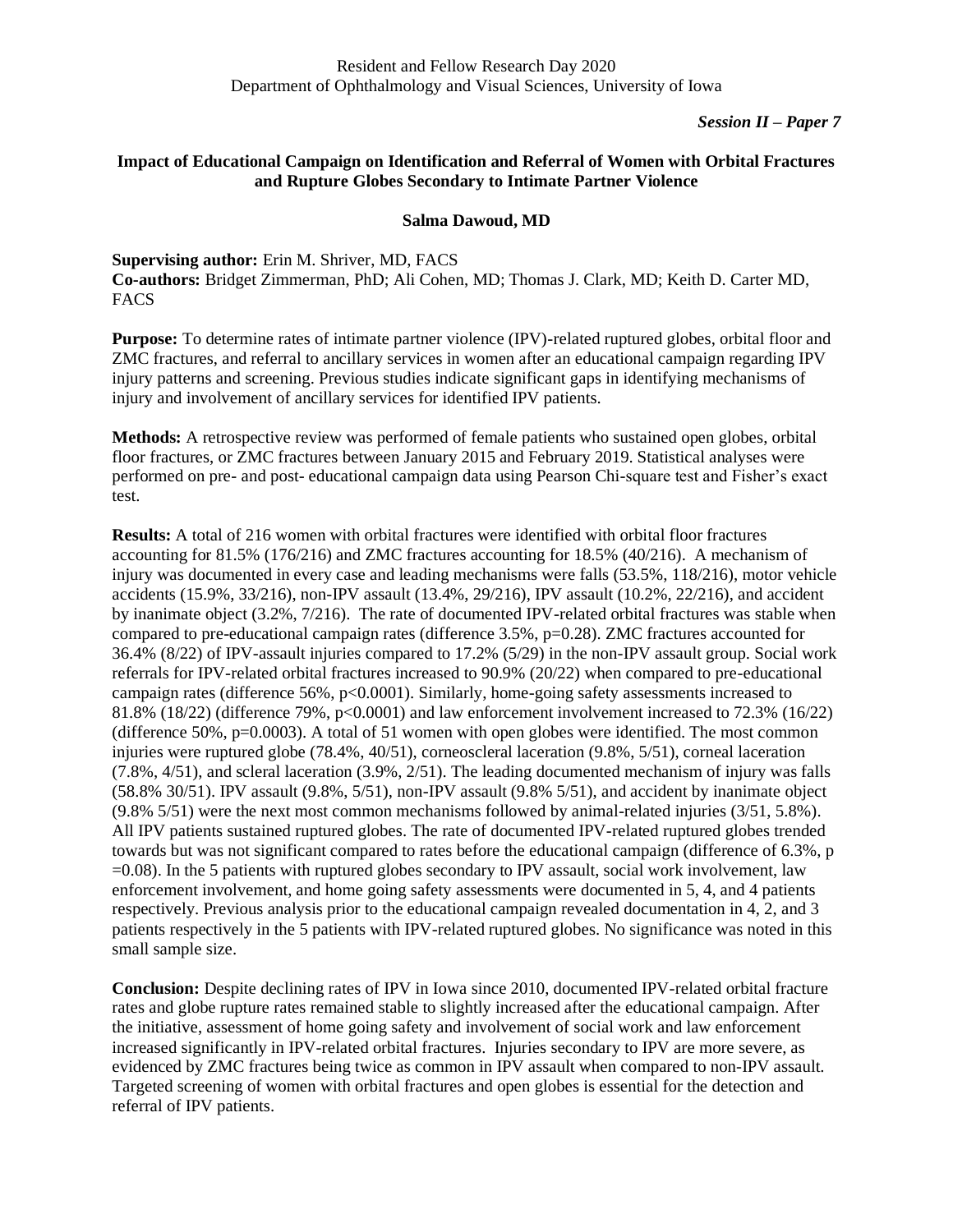#### *Session II – Paper 8*

#### **Visual Outcomes in the Management of Orbital Compartment Syndrome**

#### **Austin R. Fox, MD**

**Primary supervisor:** Erin M. Shriver, MD, FACS **Co-author:** Andrew C. Lin, MD

**Background and Purpose**: Orbital compartment syndrome (OCS) is a vision-threatening emergency in which an elevated intraorbital pressure results in decreased perfusion of the optic nerve and retina. OCS is a clinical diagnosis, and rapid diagnosis and management of OCS are necessary to prevent ischemia and permanent vision loss. Based on animal studies, it has been recommended that LCC be performed within 100 minutes from onset of OCS. However few studies have evaluated factors affecting visual outcomes, including the time from OCS onset to intervention. The purpose of this study is to describe the largest reported cohort of patients with OCS and to evaluate factors affecting the visual outcome of these OCS patients.

**Methods:** A retrospective review was performed to identify patients diagnosed with orbital compartment syndrome who underwent emergency lateral cantholysis/canthotomy (LCC) over a 29-year period between December 1989 to December 2018 at UIHC. The time to surgical intervention ('Time to LCC'), age, sex, presence of relative afferent pupillary defect (RAPD), mechanism of injury, visual acuity (VA) at presentation and at final follow-up, intra-ocular pressure (IOP) at presentation and at final follow-up, eye laterality, associated injuries, incipient causes, and the primary service performing the LCC were recorded. Complete case analysis was used, and patients with missing data including initial and final visual acuity or intraocular pressure were excluded from the analysis. Statistical significance of continuous and categorical variables was calculated by a one-tailed Mann-Whitney U test and Fisher's Exact test, respectively.

**Results:** Fifty-three subjects were identified as having undergone LCC for OCS, and 31 subjects met inclusion criteria. The mean initial IOP was  $61.5 \pm 17.7$ mmHg, and the mean final IOP was  $27.5 \pm 12.6$ mmHg. Only 3 (9.7%) patients underwent LCC in under 100 min, with a mean time to LCC of 277.7  $\pm$ 144.6 min (range: 10.0 - 600.0 min). Upon presentation, 23 (74.2%) had visual acuity worse than 20/200, 7 (22.6%) between 20/50 and 20/200, and 1 (3.2%) 20/40 or better. At final follow-up, 13 (41.9%) had a VA worse than 20/200, 8 (25.8%) had a VA between 20/50 and 20/200, and 10 (32.3%) patients 20/40 or better vision. Nineteen (61.3%) participants had improved VA, 9 (29.0%) remained the same, and 3  $(9.7\%)$  worsened. Time to LCC and age were associated with the degree of visual recovery ( $p = 0.02$  and  $p = 0.001$ , respectively)

**Conclusions:** Decreased time to intervention with LCC and younger age are both associated with a more favorable final visual outcomes in the management of OCS. Of the 28 participants who received LCC after 100 minutes: 17 improved, 8 remained the same, and 3 worsened, and the longest time delay to LCC in which the patient's visual acuity improved was 600 minutes. LCC should be performed without delay to maximize the possibility of visual recovery regardless of the elapsed time from the onset of OCS.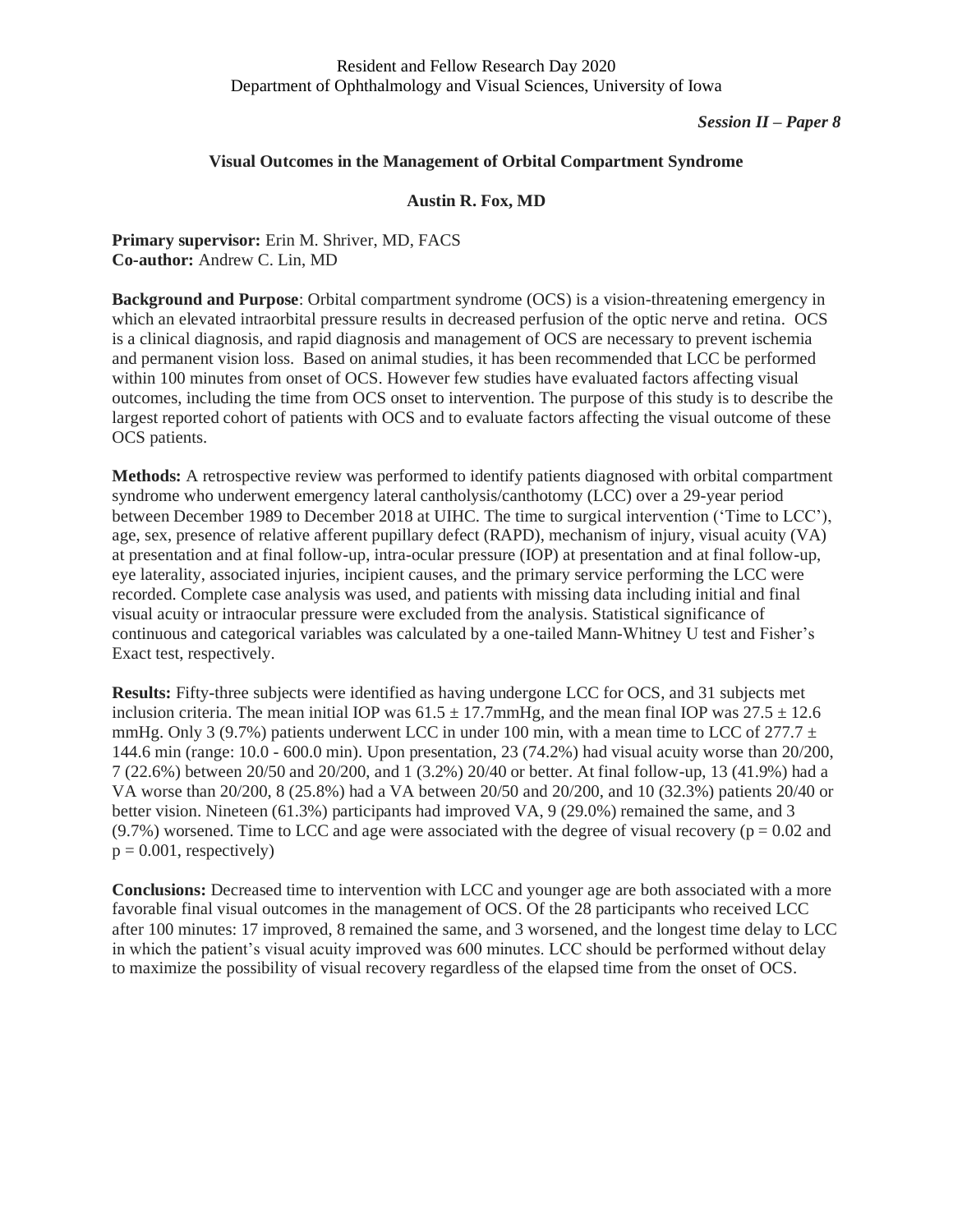#### *Session II – Paper 9*

## **Markers for Sebaceous Carcinoma: Enhancing Histologic Analysis**

#### **Brittany Simmons, MD**

**Primary supervisors**: Robert Mullins, PhD; Erin Shriver, MD; Nasreen Syed, MD **Co-author**: Keith Carter, MD

**Background and Purpose**: Sebaceous carcinoma is a potentially life-threatening condition that often masquerades as benign disease. Biopsy is required for correct diagnosis; however, the heterogeneity of the disease and lack of a definitive immunohistologic marker can make diagnosing sebaceous carcinoma difficult. Treatment typically relies on complete excision, which is complicated by the often multifocal and subclinical intraepithelial spread of the disease. The primary purpose of this study is to identify reliable histologic markers for sebaceous carcinoma of the periocular region. Secondarily, the investigators aim to use these markers to visually label diseased tissue in fresh specimens and, ultimately, in a patient prior to biopsy to aid in visualizing tumor at the time of excision. Having this capability would potentially reduce intraoperative excision time and the need for serial excisons. A tumor marker that can be evaluated in both fresh and fixed tissue samples would be ideal. Elsewhere in the body, cell surface markers like transmembrane mucins and carbohydrates have been used to identify cancer, monitor response to treatment, and surveil for progression of disease. The eyelid and ocular surface exhibit numerous mucin-derived markers, and these can be dysregulated in ocular surface and even systemic disease. Lectins are carbohydrate-binding proteins that are ubiquitous and involved in cell adhesion, glycoprotein synthesis, and signaling by acting as cell surface receptors, regulating inflammatory reactions, and modulating autoimmune processes. Altered cell surface glycoconjugates have previously been implicated in ocular disease, resulting in distinctive lectin and carbohydrate expression in drusen, choroidal neovascularization, and birdshot chorioretinopathy. Although there are no comprehensive studies evaluating the presence of lectin-binding molecules in the normal eyelid or in sebaceous carcinoma of any location, the authors believe that ocular surface markers recognized by lectins are likely present in normal eyelid tissue and may be dysregulated in – and thus useful as markers of – sebaceous carcinoma.

**Methods**: IRB approval was secured. Previously obtained paraffin-embedded samples of control eyelid and eyelid with sebaceous carcinoma were collected. Histochemistry with the Ulex europaeus agglutinate (UEA) and wheat germ agglutinate (WGA) lectins was performed on 6 sections of normal eyelid tissue controls from 2 patients. Fluorescently labeled specimens were examined with confocal microscopy. Evaluation of sebaceous carcinoma specimens is in process.

**Results**: In normal controls, UEA binding was observed in epidermal and vascular tissue. WGA binding was observed diffusely, including cell membranes and extracellular matrix.

**Conclusions**: Lectin histochemistry is a viable approach for identifying cell surface markers in eyelid tissue. There is differential expression of glycoconjugates in these tissues. Future directions include expanding the number of normal eyelid specimens tested, exploring a wider array of lectin binding, and evaluating lectin histochemistry in sebaceous carcinoma samples. A battery of lectin testing in both normal eyelid and confirmed periocular sebaceous carcinoma biopsies may ultimately identify molecular markers unique to sebaceous carcinoma.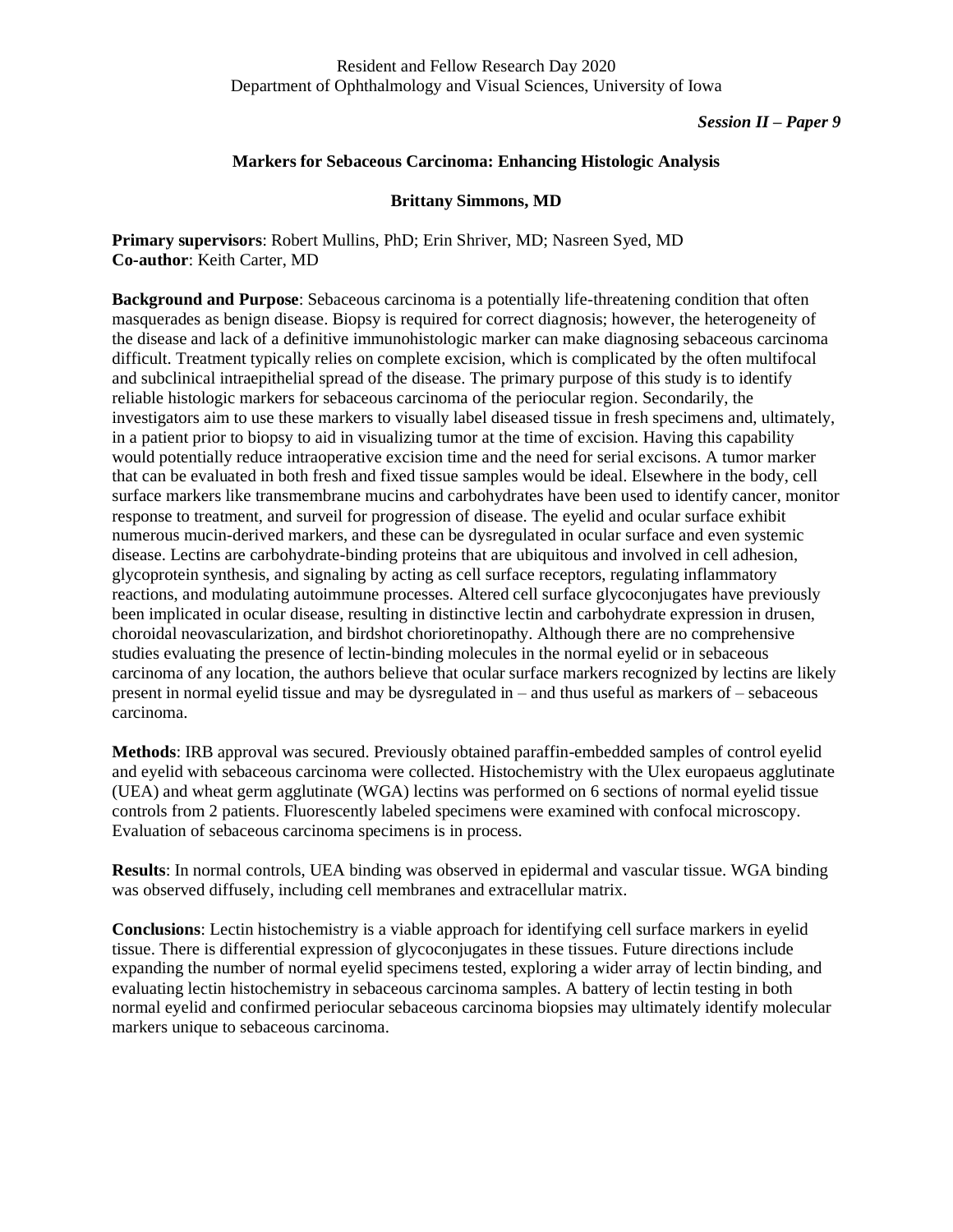### **Evolutionary Dynamics of Retinoblastoma Progression**

## **Matthew G. Field, MD, PhD**

**Primary supervisor**: J. William Harbour, MD **Co-author**: Christina L. Decatur, BS

**Background and Purpose:** Retinoblastoma (Rb) is an aggressive childhood eye cancer and one of the most important causes of childhood cancer death worldwide. Biallelic inactivation of the *RB1* tumor suppressor in a susceptible retinal progenitor cell is the initiating event in most Rbs, leading to differentiation failure and uncontrolled proliferation. Despite this shared genetic origin, Rbs vary widely in their clinical and histopathologic severity, and this is not fully explained by the nature of the *RB1* mutation. The purpose of this study was to identify clonal and subclonal driver mutations and copy number gains and losses in Rb tumors, as well as the order of their occurrences, to better understand how evolutionary mechanisms drive Rb progression.

**Methods**: Twenty-three Rb tumor and matched germline samples underwent exome sequencing to determine copy number gains and losses and driver mutations. Two matched Rb vitreal seed samples were analyzed to assess for evolutionary progression from the primary tumor to the seed. For each sample analyzed, mutations and copy number gains and losses were assigned to clonal and subclonal clusters and mapped to phylogenetic evolutionary trees.

**Results:** All Rb samples analyzed were found to have biallelic loss of *RB1*. Most commonly a germline or somatic mutation occurred on one *RB1* allele with either a loss of heterozygosity event that included the other allele or an isodisomy event resulting in duplication of the mutated allele. In some samples, regions of chromosome 13 that contained *RB1* showed evidence of chromotripsis, chromosomal shattering, or deep deletion. By the time of enucleation, these two events had predominantly occurred in 100% of tumor cells. The second most commonly occurring mutation was in *BCOR*, which was also a double hit, loss-of-function mutation. Copy number gains and losses were enriched for 1q, 2p, and 6p gain and 16p and 16q loss. The number of clonal and subclonal clusters was positively correlated with date of enucleation, meaning that older patients tended to have more complex evolutionary patterns. Vitreal seeds showed development of independent clusters from the primary, including the development of additional mutations and copy number gains and losses, providing evidence of ongoing evolutionary fitness that may explain how seeds acquire the ability to survive in hypoxia and overcome anoikisinduced apoptosis.

**Conclusions**: Most tumors, regardless of age, had the most common copy number gains and losses and driver mutations, including *RB1* in 100% of tumor cells. Tumors that developed at an early age had fewer tumor clusters and mutations, whereas tumors diagnosed at a later age tended to have more clusters, more mutations, and more complex evolutionary patterns. Most interestingly, vitreal seeds were found to have independent subclones from the primary tumor, providing evidence of ongoing tumor evolution. This ongoing evolution may explain how the seeds acquire the ability to survive in hypoxia, develop resistance to conventional therapies, and survive in an anchorage-independent manner. Findings in this study provide improved understanding of Rb progression and offer additional therapeutic targets for this deadly cancer.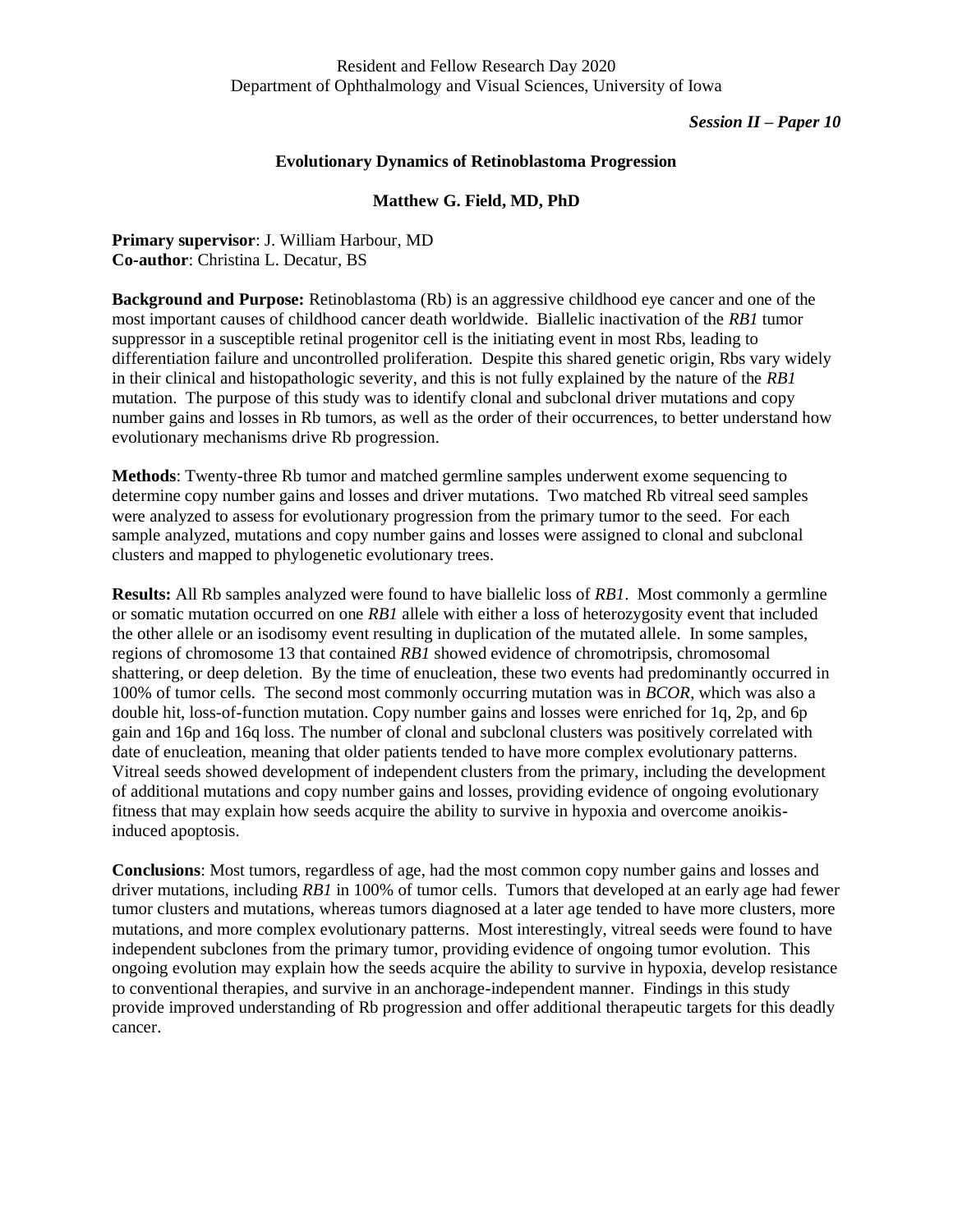## **Outcomes Following Brachytherapy for Uveal Melanoma: The UIHC Experience**

## **Benjamin L. King, MD**

**Primary Supervisors:** Elaine Binkley, MD; H. Culver Boldt, MD **Co-authors:** Sarah Bell, Mohammed Milhem, MD

**Background and Purpose:** Uveal melanoma (UM) is the most common primary intraocular malignancy in adults. While plaque brachytherapy has become the preferred treatment modality in many cases, local recurrence remains a significant risk and can result in increased ocular morbidity and greater risk for metastasis. The use of intra-operative ultrasound has been shown to decrease the incidence of local tumor recurrence. The use of peri-operative ultrasound to detect tissue edema or hemorrhage that shifts the tumor out of the prescribed dose range, and to adjust the prescribed treatment dose accordingly is not widely used at many centers. We conducted a retrospective investigation of patients treated at this institution for UM to quantify treatment success with brachytherapy using intraoperative and perioperative ultrasound to monitor plaque centration and apposition during treatment.

**Methods**: Electronic health records for consecutive patients with UM undergoing primary treatment with Iodine-125 brachytherapy at the University of Iowa between 2008 and 2019 for whom both intraoperative and peri-operative ultrasound were utilized were retrospectively reviewed. B-scan ultrasonography was performed intraoperatively to confirm plaque centration and then repeated prior to removal to confirm the prescription height relative to the tumor apex during treatment. Brachytherapy was extended accordingly if the tumor apex was displaced outside the prescription height. Patients were recommended follow up at 6 month intervals for the first five years following treatment, and annually thereafter. Local tumor control and metastasis data were recorded for each patient. Kaplan-Meier analysis was used to quantify the incidence of local recurrence, metastasis and mortality.

**Results**: 372 patients with uveal melanoma underwent plaque brachytherapy between 2008 and 2019. Perioperative adjustment of prescription height was required in 7.8% (n=29) and the plaque was repositioned in 0.8% (n=3). Local recurrence was diagnosed in 0.8% (n=3). Kaplan-Meier estimate of local control was 97% (95% CI 94%-99%) at both 5 and 10 years and no patient who required plaque revision or prescription height adjustment developed local recurrence. Metastasis-free survival was 86% (81%- 90%) and 75% (66%-82%) at 5 and 10 years respectively. Overall survival was 84% (79%-88%) at 5 years and 59% (45%-70%) at 10 years.

**Conclusions**: In this large single-center retrospective case series, ultrasound-guided plaque brachytherapy achieved local control in almost all patients with substantially lower rates of local recurrence compared with historical data. It is unknown whether decreased incidence of local recurrence has a corresponding decrease in the risk for metastatic disease. Further investigation is necessary to demonstrate this prospectively.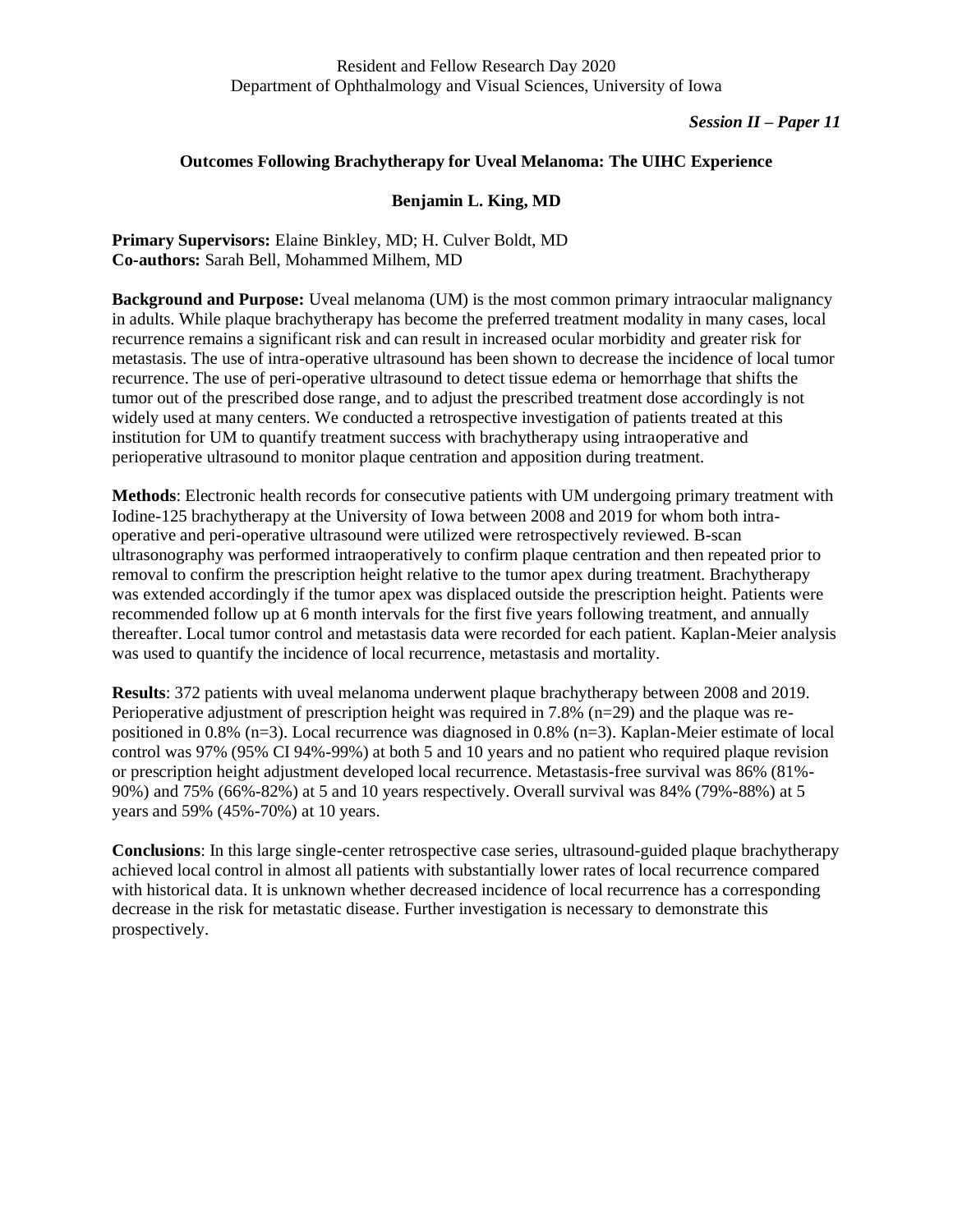### *Session III = Paper 12*

### **Progressive Neurodegeneration in Macular Telangiectasia Type 2 (MacTel)**

## **Alec L. Amram, MD**

### **Primary supervisor**: Elliott Sohn, MD

**Co-authors**: Cheryl Wang, Scott Whitmore, Christine Clavell, Lance Lyons, Alex Rusakevich, Ian Han, James Folk, Culver Boldt, Karen Gehrs, Edwin Stone, Stephen Russell, Kyungmoo Lee, Michael Abramoff, Charles Wykoff

**Purpose:** MacTel has a complex pathogenesis that involves the retinal vasculature with a significant neurodegenerative component. In addition to outer retinal abnormalities (e.g. ellipsoid zone) that correlate with visual dysfunction, patients with MacTel have been shown to have retinal ganglion cell layer (GCL) and nerve fiber layer (NFL) thinning, but the rate of thinning of retinal layers is unclear. We sought to quantify the change in thickness over time of retinal layers in patients with non-proliferative MacTel.

**Methods:** This is an IRB-approved retrospective study of patients with MacTel presenting to the University of Iowa and Retina Consultants of Houston with at least two Heidelberg Spectralis SD-OCT scans separated by over 9 months. Exclusion criteria included: glaucoma, history of optic nerve disease, proliferative diabetic retinopathy, diabetic macular edema, choroidal neovascularization from any cause, vascular occlusion, prior plaque radiotherapy, anti-VEGF therapy, or advanced age-related macular degeneration. OCTs were segmented using the Iowa Reference Algorithms (ver. 5.0.0). Mean thickness in the NFL and GCL was computed for subfield 4 of the ETDRS grid and across the total area of the ETDRS circle. Mixed effects models were fit to each layer and region. Percent change was calculated as the rate of change / baseline thickness. The NFL and GCL were analyzed globally and in ETDRS region 4.

**Results:** 116 patients met criteria for this study. Neither diabetes nor treatment with CAIs substantively changed thickness at baseline. We observed a rate of thinning in the NFL in subfield 4 that was measurably greater than zero (-0.26±0.09  $\mu$ m/year; P = 0.003). In subfield 4 of the GCL, the rate of thinning observed in eyes treated with CAI (1.28±0.26 µm/year) was measurably faster than in untreated eyes (-0.20±0.16; P <0.001). Diabetes did not measurably alter rate of thinning compared to non-diabetic patients.

**Conclusions:** Patients with non-proliferative MacTel sustain progressive neurodegeneration over time that is similar to those with diabetes and no clinical retinopathy. Ongoing analyses will more definitively delineate the relationship between MacTel and neuroretinal thinning.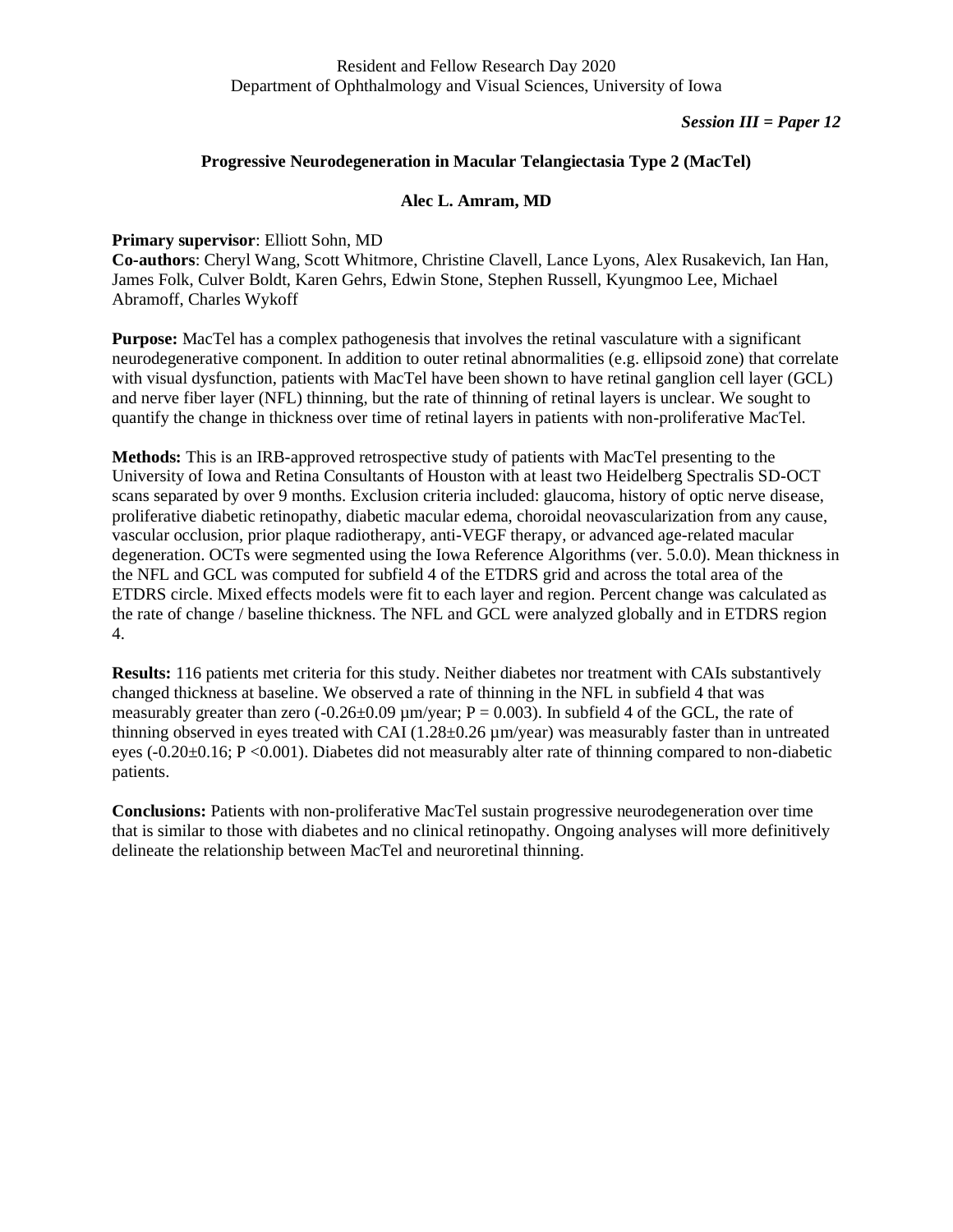## **How to Diagnose Optic Neuropathy in a Blink!**

## **Nitsan Duvdevan-Strier, MD**

**Primary supervisor:** Randy Kardon MD, PhD **Co-authors:** Matthew Thurtell, Michael Wall, Adam Strier, Cyrus Colah, Pieter Poolman

**Background and Purpose:** In response to a light stimulus, a reflex orbicularis contraction of the upper and lower eyelid occurs, similar to the pupil light reflex. Our purpose was to determine if the eyelid light reflex can be used as an objective clinical measure of afferent visual pathology, in a similar manner to Relative Afferent Pupillary Defect (RAPD). This would be useful in patients with damaged iris or in patients whose pupils are already dilated pharmacologically. We compared the orbicularis and pupillary responses to increasing light stimuli in subjects with and without unilateral optic neuropathy (ON). We hypothesized that the orbicularis contraction correlates with pupil contraction for the same light stimulus and would produce a Relative Afferent Eyelid Defect (RAED) in eyes with optic neuropathy.

**Methods:** We conducted a case-control study to compare the eyelid response to light in 31 normal subjects and in 18 patients with unilateral ON. Eyelid and pupil responses to a 1 Hz, 5 second duration Ganzfeld light stimulus, increasing in intensity, were video recorded in each eye, using a hand-held ERG device (RETeval©, LKC Technologies, Gaithersburg, USA). Video frames were analyzed to assess percent change of palpebral fissure and pupil compared to pre-stimulus baseline. Inter-eye response asymmetry was quantified for the eyelid and pupil.

**Results:** In all subjects, the eyelid response increased as a function of light intensity. This response was significantly decreased in eyes with optic neuropathy (ON) compared to the fellow, unaffected eyes (Wilcoxon test P<0.0001). In the healthy subjects, there was no difference between the eyelid response to light stimuli given to the right and left eye (Wilcoxon test,  $p=0.547$ ). The eyelid response asymmetry in ON subjects correlated with the pupil response asymmetry (r=0.76, P=0.0002, 95% CI 0.45 to 0.91).

**Conclusions:** Patients with unilateral optic neuropathy display a relative afferent eyelid defect (RAED) in addition to the relative afferent pupil defect (RAPD). The eyelid response correlated with the pupil response and provides a novel, additional method for evaluating optic neuropathies, even after pupil dilation.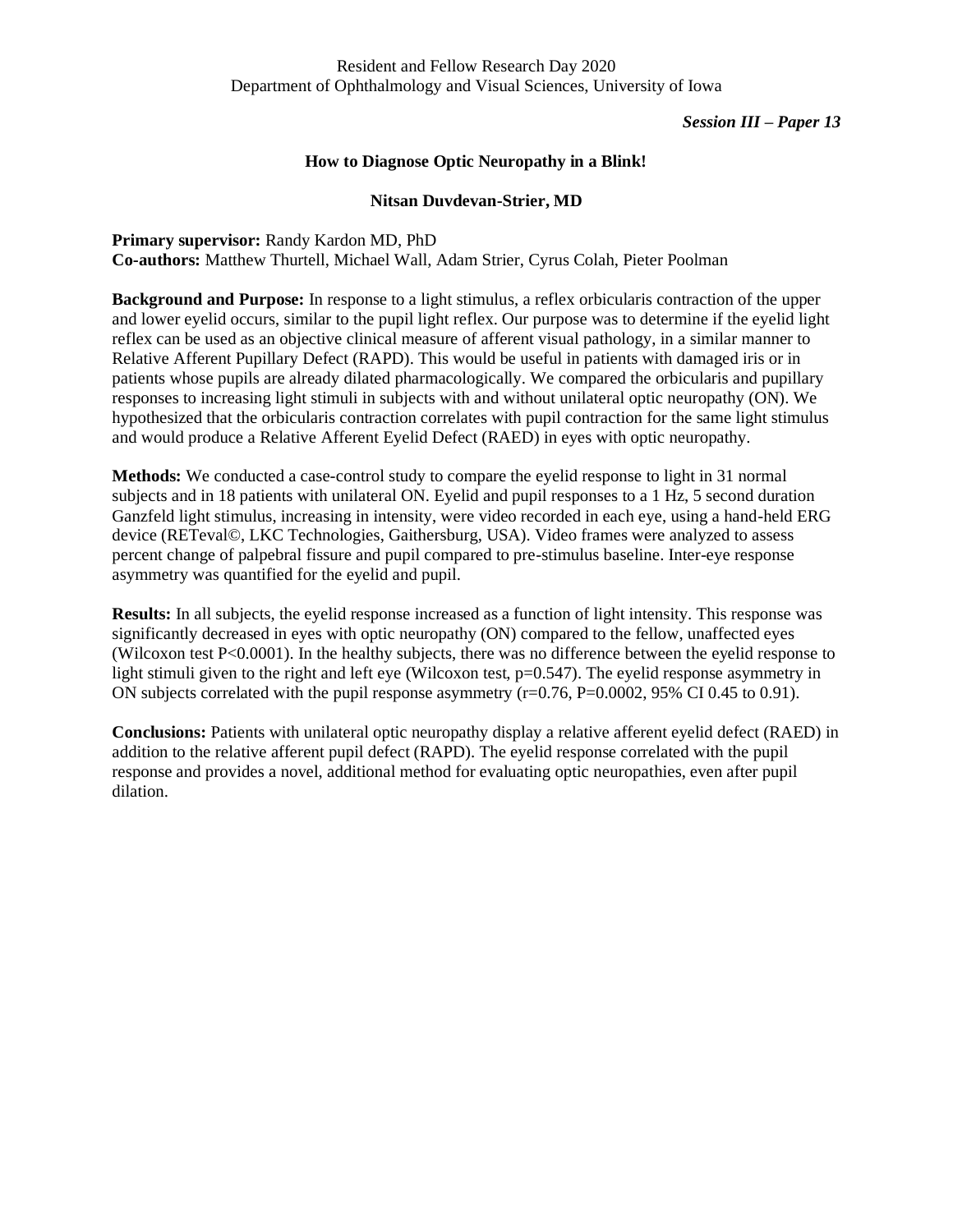# **Clinical Features and Course of Eyes with Large Disc Area and Megalopapilla**

## **Ana Rubin Panvini, MD**

**Primary supervisor**: John H. Fingert, MD, PhD

**Background and Purpose:** Progressive enlargement of the cup-to-disc ratio is the most definitive criteria for diagnosis of glaucoma and is also among the strongest evidence of worsening disease. Consequently, large cup-to-disc ratios are suspicious for glaucoma. When an individual's cup-to-disc ratio is above an extreme (i.e. larger than 97.5% of a normal population), there is a high likelihood for glaucoma. However, the cup-to-disc ratio is only an accurate gauge of glaucoma in individuals with an average optic disc area. Large optic discs such as megalopapilla, optic disc areas greater than  $2.5 \text{ mm}^2$ , may appear like glaucoma due to a large cup-to-disc ratio. Our goal was to study the presenting characteristics and the frequency of progressive features of glaucoma in a cohort of patients with large disc area and megalopapilla.

Methods: Individuals with optic disc areas greater than 2.0 mm<sup>2</sup> and follow up greater than one year were identified via a retrospective chart review of patients visiting the Glaucoma Service at the University of Iowa.

**Results:** A total of 62 eyes met criteria for large disc area (LDA) and 33 for megalopapilla (MP). Average length of follow up was 7.64 years with an average of 11.46 glaucoma service appointments per eye. The age of presentation was 44.6 and 49.75 years for LDA and MP eyes respectively. The LDA group was composed of 45% males and 89% were white. The most common diagnosis in this group was glaucoma suspect (37%) followed by primary open angle glaucoma (23%). The MP group consisted of 64% males, of which 52% were white and 48% were black. The most common diagnosis was primary open angle glaucoma (49%) followed by glaucoma suspect (33%). On average, visual field mean deviation (MD) in LDA group was -0.46 dB at baseline and -0.99 dB at last follow up, and pattern standard deviation (PSD) was 1.66 dB at baseline and 3.11 dB at last follow up. In megalopapilla eyes, the baseline MD was -8.12 dB and -9.31 dB at last follow up, and the baseline PSD was 9.30 dB and 10.81 dB at their last visit. Average retinal fiber layer (RNFL) thickness in LDA group was 88 μm at baseline and 79.7 μm at last follow up. Megalopapilla eyes had an average RNFL thickness of 82.33 at baseline and 82.50 at last follow up.

**Conclusions:** Large optic discs and megalopapilla are often grouped as glaucoma suspects based on large cup-to-disc-ratio. However, in some situations these can be glaucoma suspect masquerades that do not have progressive enlargement of the cup-to-disc ratio or worsening visual fields over time.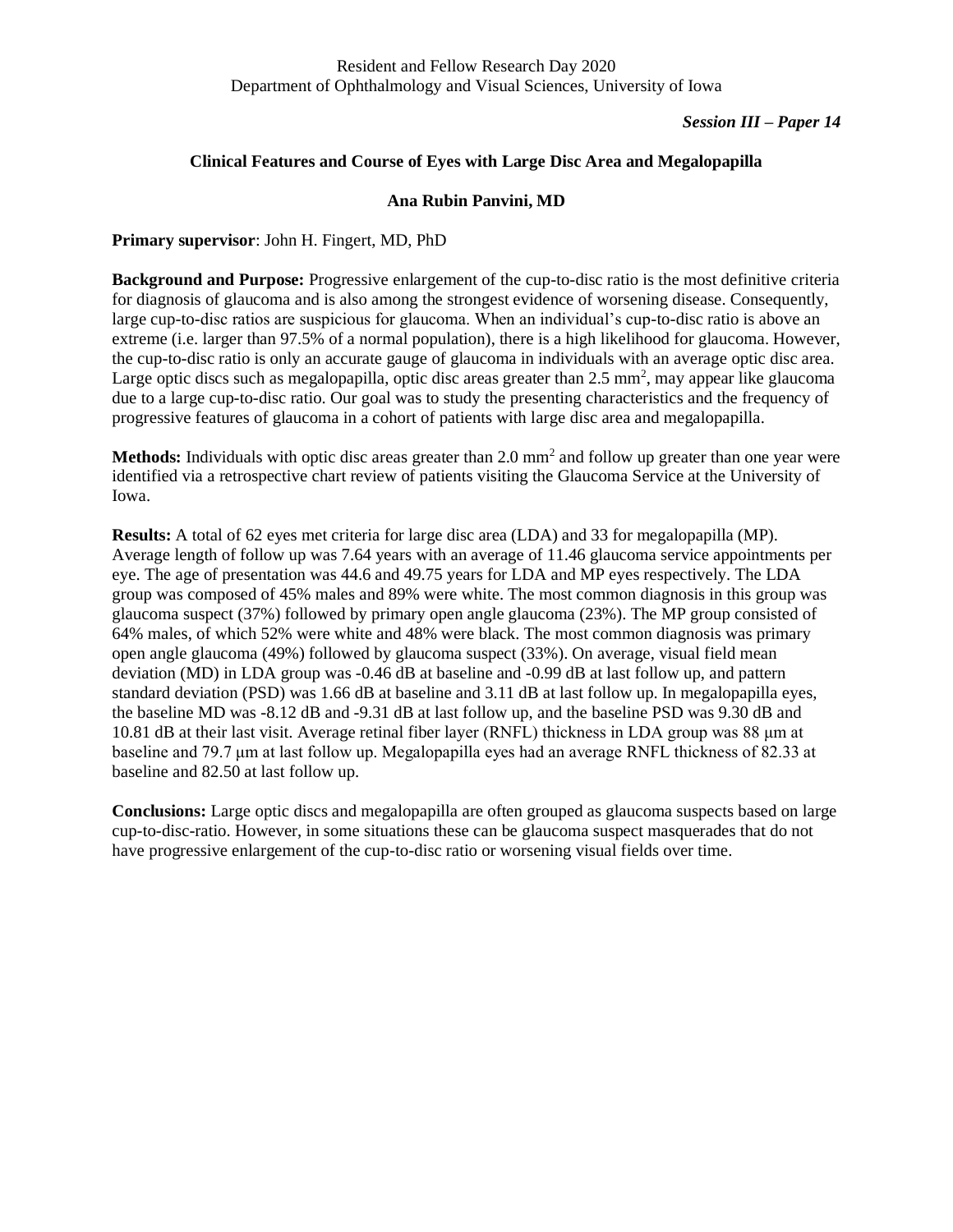# **Long-Term Follow-Up of Normal Tension Glaucoma Patients with TBK1 Gene Mutation in One Large Pedigree**

# **Tyler Quist, MD**

# **Primary Supervisor:** John Fingert, MD, PhD

**Purpose:** To characterize features of glaucoma associated with a TANK binding kinase 1 (TBK1) gene duplication, which is among the most common molecularly defined causes of normal tension glaucoma (NTG).

**Methods:** Retrospective observational case series METHODS: We conducted a retrospective case series, by reviewing medical records of 7 members of a pedigree with normal tension glaucoma (NTG) caused by TBK1 gene duplications. Clinical features of these patients at diagnosis, throughout management, and at latest follow up were identified including age, intraocular pressure (IOP), central corneal thickness (CCT), optic nerve head appearance, and mean deviation (MD) assessed with Humphrey visual field (HVF) testing protocols.

**Results:** At initial diagnosis, the mean age was  $35 \pm 7$  years, IOP was  $16 \pm 2.1$  mm Hg, cup-to-disc (C/D) ratio was  $0.9 \pm 0.08$ , and MD assessed via HVF 30-2 and/or 24-2 testing protocols was -9.0  $\pm$  8.9 (range: -1.8 to -27) dB in the 14 study eyes. At initial diagnosis, 4 (28%) of 14 eyes had no visual field defect, 4 (28%) had early visual field defects, and 6 (43%) had severe visual field defects. Patients had a mean follow-up of  $21.5 \pm 9.0$  years and experienced an average reduction of IOP by 28%. Four of 12 eyes (33%) had stable visual fields throughout follow-up, while 8 eyes (67%) had slow to moderate progression. The 30-2 and/or 24-2 HVF tests had an average change in MD of  $-0.53 \pm 0.26$  dB/year. No eyes had rapid progression with a MD  $> 1.0$  dB/year. At final follow up, the mean IOP was  $11.5 \pm 2.9$ , and C/D ratio was  $0.94 \pm 0.4$ . At final follow up, 3 (21%) of 14 eyes had early visual field defects, 4 (29%) of 14 eyes had moderate visual field defects, and 7 (50%) had severe visual field defects. Six (43%) of 14 eyes met criteria for legal blindness.

**Conclusions:** We provide the first report of the clinical features and long-term clinical course in a family of NTG patients with TBK1 gene duplications. TBK1-associated glaucoma exhibits classic features of NTG. Patients present with severe disease at a relatively early age and most (67%) have slow to moderate progression of their visual field fields. The rate of visual field change appears correlated with the magnitude of IOP, suggesting that it may be advantageous to set extremely low IOP targets for some patients with TBK1-associated glaucoma.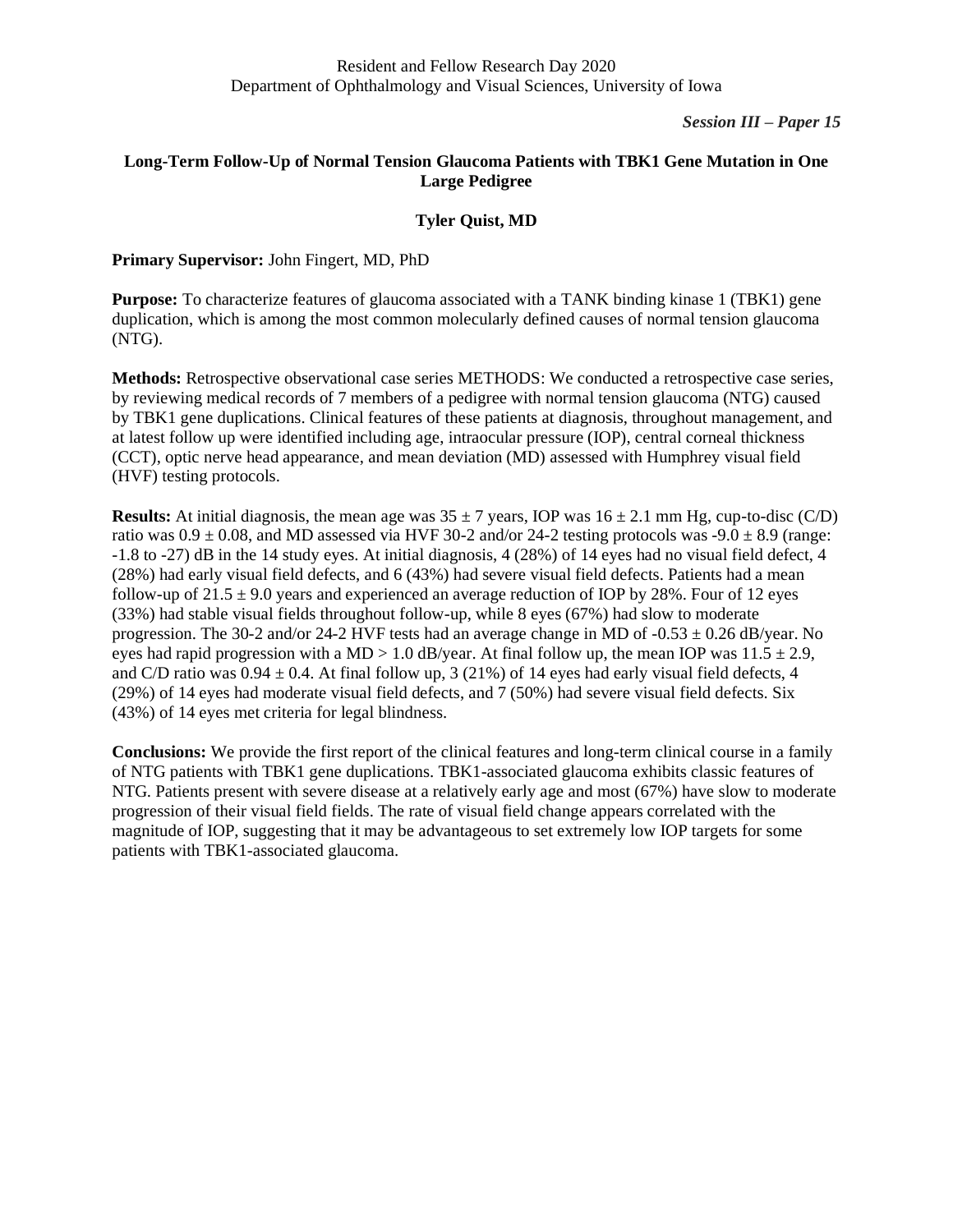# *Session III – Paper 16*

### **Clinical Spectrum of Autosomal Dominant Neovascular Inflammatory Vitreoretinopathy (ADNIV)**

# **Timothy M. Boyce, MD**

**Primary supervisor**: Ian C. Han, MD

**Co-authors:** S. Scott Whitmore, PhD; Elliott H. Sohn, MD; Stephen R. Russell, MD; James C. Folk, MD; Edwin M. Stone, MD, PhD

**Purpose:** Autosomal dominant neovascular inflammatory vitreoretinopathy (ADNIV) is a rare, hereditary ocular condition caused by variants in *CAPN5.* The disease shares features of uveitis, pigmentary retinal degeneration, and proliferative retinopathy and demonstrates significant heterogeneity in clinical presentation. Here, we describe the clinical spectrum of disease in 4 distinct families with ADNIV.

**Methods:** This is an IRB-approved, retrospective chart review of patients seen at the University of Iowa with molecularly-confirmed ADNIV. Demographic data including age at presentation, gender, and genotype were recorded. Results from clinical examination including slit lamp and fundus examination were recorded, and data were extracted from clinical tests including best corrected visual acuity, Goldmann visual fields, optical coherence tomography, and electroretinography.

**Results:** A total of 130 eyes from 65 patients (69% female) were included in the study. The mean age at presentation was 41 years old (range, 6 to 77 years). The majority of patients (63.1%, 41/65) presented with excellent visual acuity (20/40 or better) in at least one eye. However, nine patients (13.8%) had bilateral, severe visual impairment on presentation (<20/200 in both eyes), and 5.4% (7/130) of eyes were phthisical or required enucleation. About half the of eyes (62/130, 47.7%) had vitreous cells, and 18.5% (24/130) had cystoid macular edema. Vitreomacular traction or epiretinal membranes were seen in 26.2% (34/130) of eyes, and a rhegmatogenous or tractional retinal detachment was seen in 9.7% (13/134) of eyes. Anterior segment neovascularization (10%; 13/130) and neovascular glaucoma (0.8%, 1/130) were relatively uncommon.

**Conclusions:** To our knowledge, this is the largest case series on ADNIV to date. The study demonstrates a wide clinical spectrum in ADNIV, with the majority of patients presenting with excellent visual acuity and half of eyes presented with vitreous inflammation. However, with increasing age, severe vision loss from complications including retinal detachment or phthisis are more common. The clinical heterogeneity suggests the presence of disease modifiers that merit further exploration.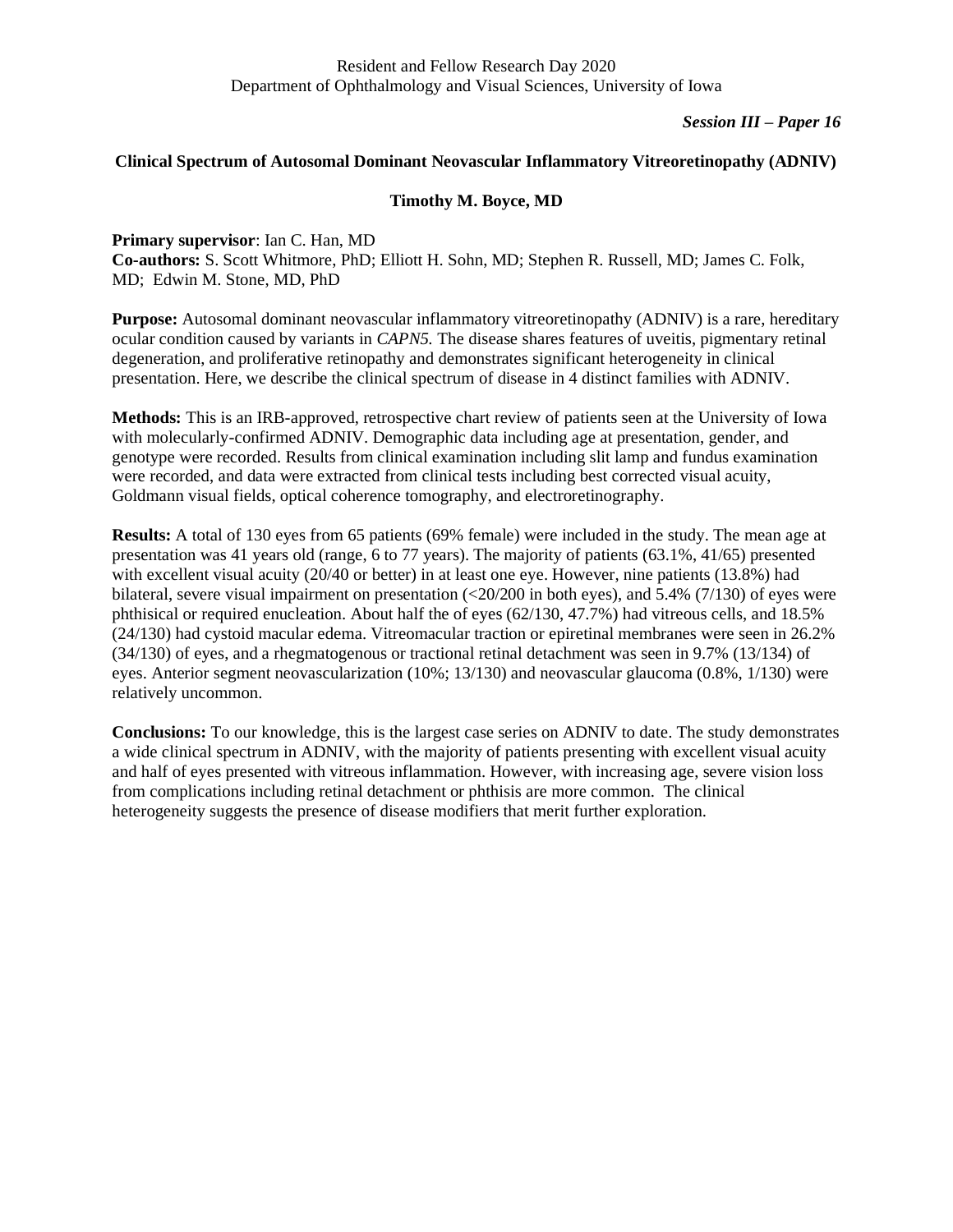# **Progression of Macular Atrophy and Phenotypic Variability in Autosomal Dominant Stargardt-like Macular Dystrophy Due to** *PROM1* **Genetic Mutation**

## **Aaron M. Ricca, MD**

**Primary supervisor**: Elliott Sohn, MD **Co-authors**: Ian Han, MD, Jeremy Hoffman; Edwin Stone, MD, PhD

**Background**: Autosomal dominant Stargardt-like macular dystrophy due to a mutation in prominin-1 (*PROM1*) is a rare, progressive, early onset retinal disease with high penetrance and variable phenotypic presentation. Numerous mutations have been reported, with the first and most prevalent being the p.R373C mutation which results in significant loss of central vision from macular atrophy starting in early adulthood. We aim to describe the natural history and phenotypic variability as well as establish rates of progression of geographic atrophy using multimodal imaging.

**Methods**: A single-center, longitudinal chart review of patients with a p.R373C mutation in the *PROM1* gene, established at the University of Iowa Hospitals and Clinics. Clinical records and multimodal imaging data were collected and analyzed. Age, best-corrected visual acuity (BCVA), funduscopic findings, visual field examination, fundus autofluorescence (FAF), and optical coherence tomography (OCT) data were used to characterize the disease. Manual delineation of atrophic areas on confocal scanning laser ophthalmoscope (SLO) images and OCT volume scans was performed by two independent graders and rates of atrophy progression were estimated for those with longitudinal imaging ≥12 months duration.

**Results**: Fifteen patients (3 male and 12 female) with an average age of 39 years (range 8 to 82) from six families were included in the study. Six patients (12 eyes) had at least two OCTs separated by at least 12 months enabling calculation of rates of ellipsoid zone and/or retinal pigment epithelium atrophy progression. The mean overall BCVA was 20/50 (range 20/15 - 20/1400) with an average presenting BCVA of 20/40 (range 20/15 – 20/320). Initial symptoms were reduced central acuity, first manifesting in the 2<sup>nd</sup> and 3<sup>rd</sup> decades of life. Yellow fundus flecks were seen in 13% of patients while mild, midperipheral nummular or bone-spicule-like pigmentation was seen in 73%. Phenotypic variability was observed with three distinct macular phenotypes noted: 1) central geographic atrophy (GA; 13%, n=2), 2) multifocal GA (20%, n=3), and 3) bull's eye maculopathy (BEM) (67% n=10); average rate of atrophy progression was 1.08 mm<sup>2</sup>/year (SD=0.29); 0.53 mm<sup>2</sup>/year (SD=0.31); 0.23 mm<sup>2</sup>/year (SD=0.14), respectively. Overall average rate of atrophy progression was  $0.36 \text{ mm}^2/\text{year}$  (SD=0.32). OCT angiography demonstrated reduced retinal capillary density in the superficial and deep capillary plexi and choroidal flow loss corresponding with the areas of atrophy. OCT and FAF changes were seen as early as 8 years of age.

**Conclusions**: Patients with *PROM1*-associated macular dystrophy demonstrate phenotypic variability in the size and distribution of macular atrophy. The average rate of atrophy progression measured in our study is similar to reported rates for *ABCA4*-related Stargardt disease, and less than those typically reported for age-related macular degeneration. These findings are important for future novel therapeutics such as gene and stem-cell based retinal therapies and contribute to our understanding of mechanisms of geographic atrophy in various disease states.